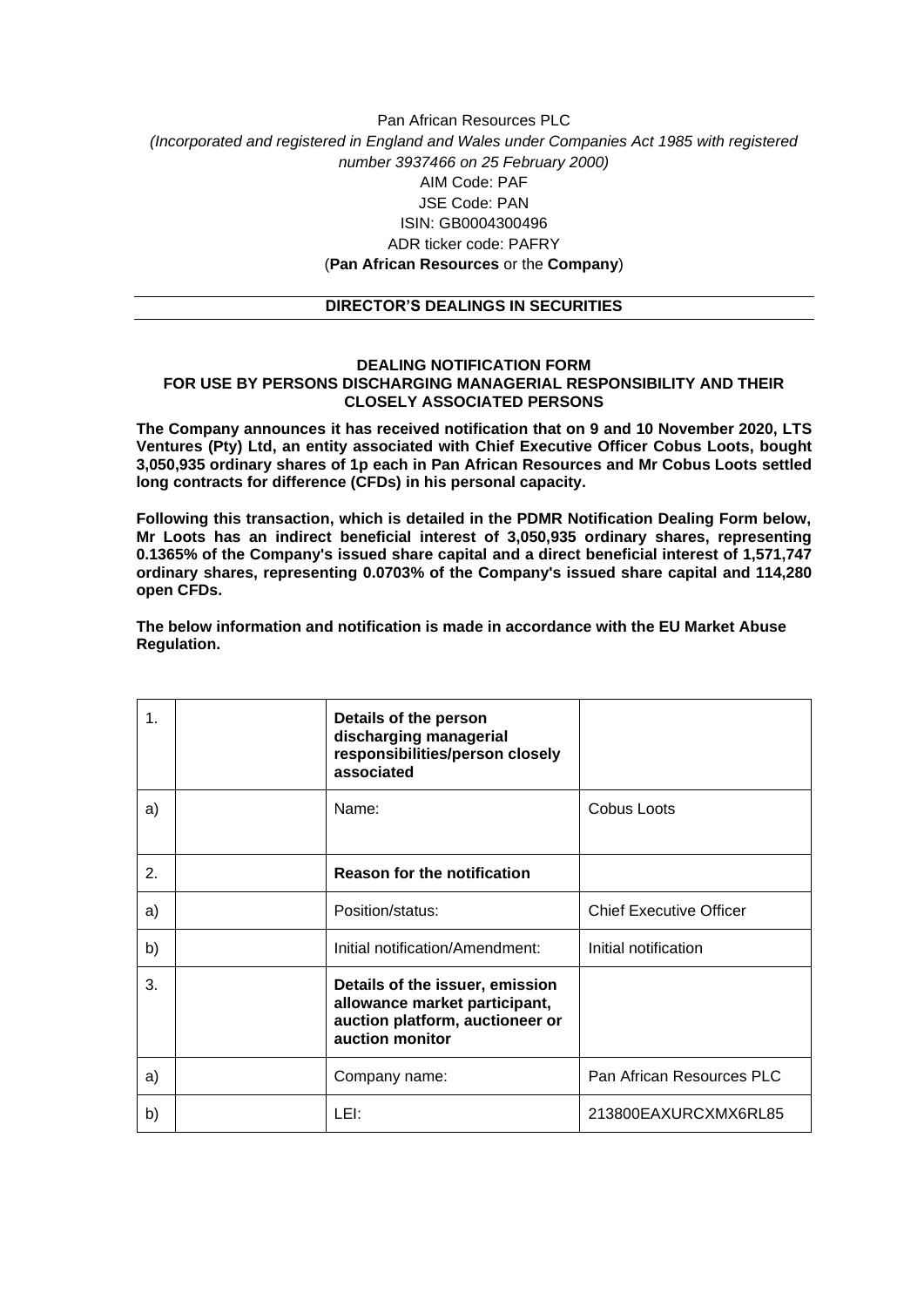| 4. | Details of the transaction(s):<br>section to be repeated for (i)<br>each type of instrument; (ii)<br>each type of transaction; (iii)<br>each date; and (iv) each place<br>where transactions have been<br>conducted |                                                                                                                                            |
|----|---------------------------------------------------------------------------------------------------------------------------------------------------------------------------------------------------------------------|--------------------------------------------------------------------------------------------------------------------------------------------|
| a) | Description of the financial<br>instrument, type of instrument:                                                                                                                                                     | Ordinary shares of 1p each                                                                                                                 |
|    |                                                                                                                                                                                                                     | Identification code:<br>GB0004300496                                                                                                       |
| b) | Nature of the transaction:                                                                                                                                                                                          | Trade 1:                                                                                                                                   |
|    |                                                                                                                                                                                                                     | Acquisition of ordinary shares<br>by an associate of Cobus<br>Loots, namely LTS Ventures<br>(Pty) Ltd, of which he is the<br>sole director |
|    |                                                                                                                                                                                                                     | Trade 2:                                                                                                                                   |
|    |                                                                                                                                                                                                                     | Acquisition of ordinary shares<br>by an associate of Cobus<br>Loots, namely LTS Ventures<br>(Pty) Ltd, of which he is the<br>sole director |
|    |                                                                                                                                                                                                                     | Trade 3:                                                                                                                                   |
|    |                                                                                                                                                                                                                     | Settlement of long contracts for<br>difference (CFDs) entered into<br>on 29 September 2017 and<br>22 February 2018                         |
| c) | Price(s) and volume(s):                                                                                                                                                                                             | Trade 1:                                                                                                                                   |
|    |                                                                                                                                                                                                                     | 2,399,500 ordinary shares                                                                                                                  |
|    |                                                                                                                                                                                                                     | VWAP ZA 474.87 cents per<br>share                                                                                                          |
|    |                                                                                                                                                                                                                     | Low ZA 459.00 cents per share                                                                                                              |
|    |                                                                                                                                                                                                                     | High ZA 500.00 cents per share                                                                                                             |
|    |                                                                                                                                                                                                                     | Trade 2:                                                                                                                                   |
|    |                                                                                                                                                                                                                     | 651,435 ordinary shares                                                                                                                    |
|    |                                                                                                                                                                                                                     | VWAP ZAR 456.83 cents per<br>share                                                                                                         |
|    |                                                                                                                                                                                                                     | Low ZAR 446.00 cents per<br>share                                                                                                          |
|    |                                                                                                                                                                                                                     | High ZAR 467.00 cents per<br>share                                                                                                         |
|    |                                                                                                                                                                                                                     | Trade 3:                                                                                                                                   |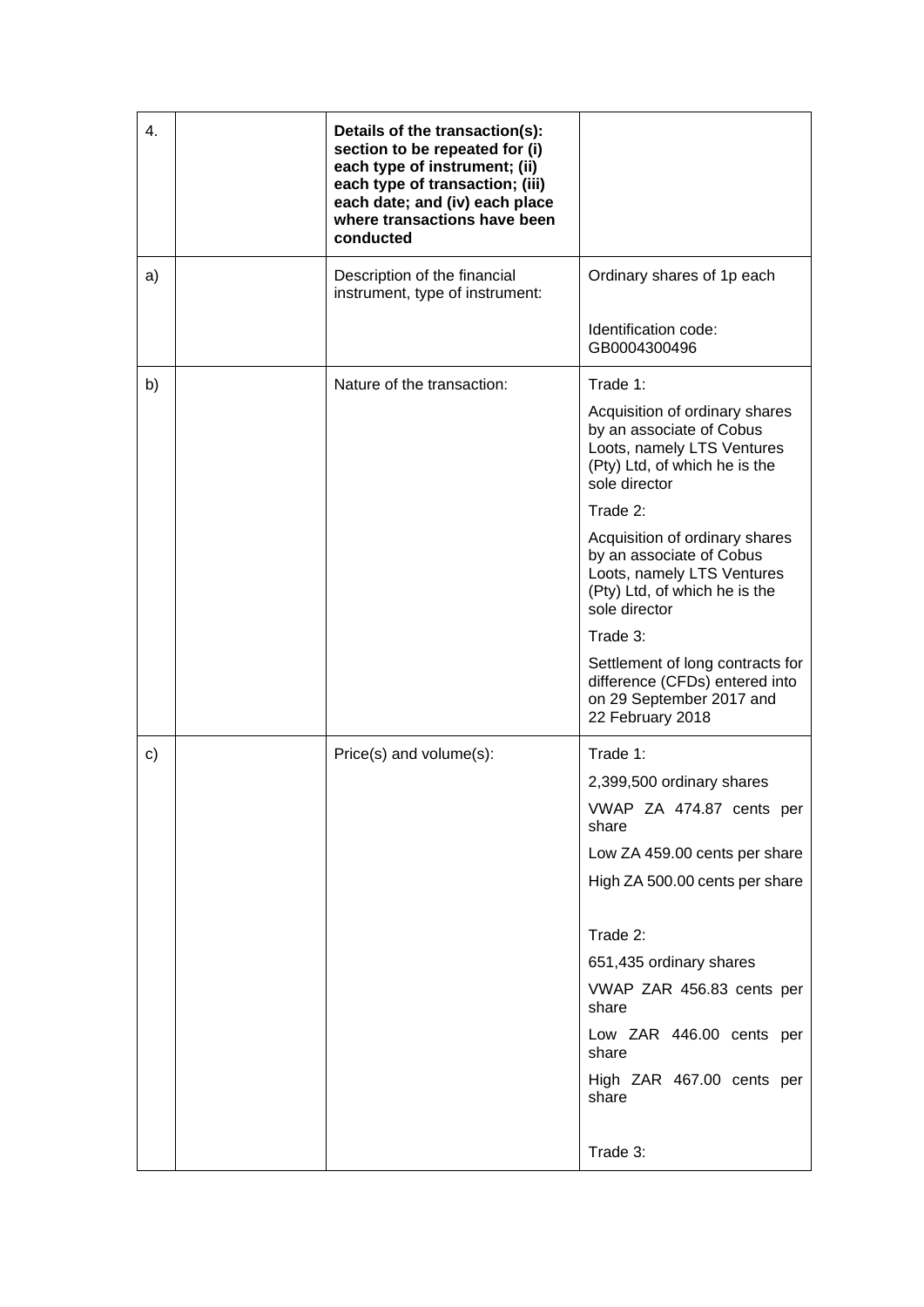|    |                            | 400,000 CFDs settled                                                                    |
|----|----------------------------|-----------------------------------------------------------------------------------------|
|    |                            | Closed price GBP 21.90 pence<br>per share                                               |
|    |                            |                                                                                         |
| d) | Aggregated information:    | Trade 1:                                                                                |
|    |                            | ZAR 11 394 505.65 for ordinary<br>shares                                                |
|    |                            | Trade 2:                                                                                |
|    |                            | ZAR 2 975 950.51 for ordinary<br>shares                                                 |
|    |                            | Trade 3:                                                                                |
|    |                            | GBP 46,104.65 trade profit<br>(excl. costs) earned on the<br>settlement of the CFDs     |
| e) | Dates of the transactions: | Trade 1:                                                                                |
|    |                            | 9 November 2020                                                                         |
|    |                            | Trade 2:                                                                                |
|    |                            | 10 November 2020                                                                        |
|    |                            | Trade 3:                                                                                |
|    |                            | 10 November 2020                                                                        |
| f) | Place of the transaction:  | Johannesburg Stock Exchange<br>for ordinary shares and London<br>Stock Exchange for CFD |

## Additional information disclosed in accordance with the JSE Listings Requirements:

| a)           | Nature of interest of executive:                                                       | Trade 1:<br>Indirect beneficial                  |
|--------------|----------------------------------------------------------------------------------------|--------------------------------------------------|
|              |                                                                                        | Trade 2:                                         |
|              |                                                                                        | Indirect beneficial                              |
|              |                                                                                        | Trade 3:                                         |
|              |                                                                                        | Direct beneficial                                |
| b)           | On-market or off-market:                                                               | On-market                                        |
| $\mathbf{c}$ | Clearance given in terms of paragraph 3.66 of the<br><b>JSE Listings Requirements:</b> | <b>Yes</b>                                       |
| d)           | Holding following transactions:                                                        | Indirect beneficial 3,050,935<br>ordinary shares |
|              |                                                                                        | Direct beneficial 1,571,747<br>ordinary shares   |
|              |                                                                                        | 114,280 open CFDs                                |